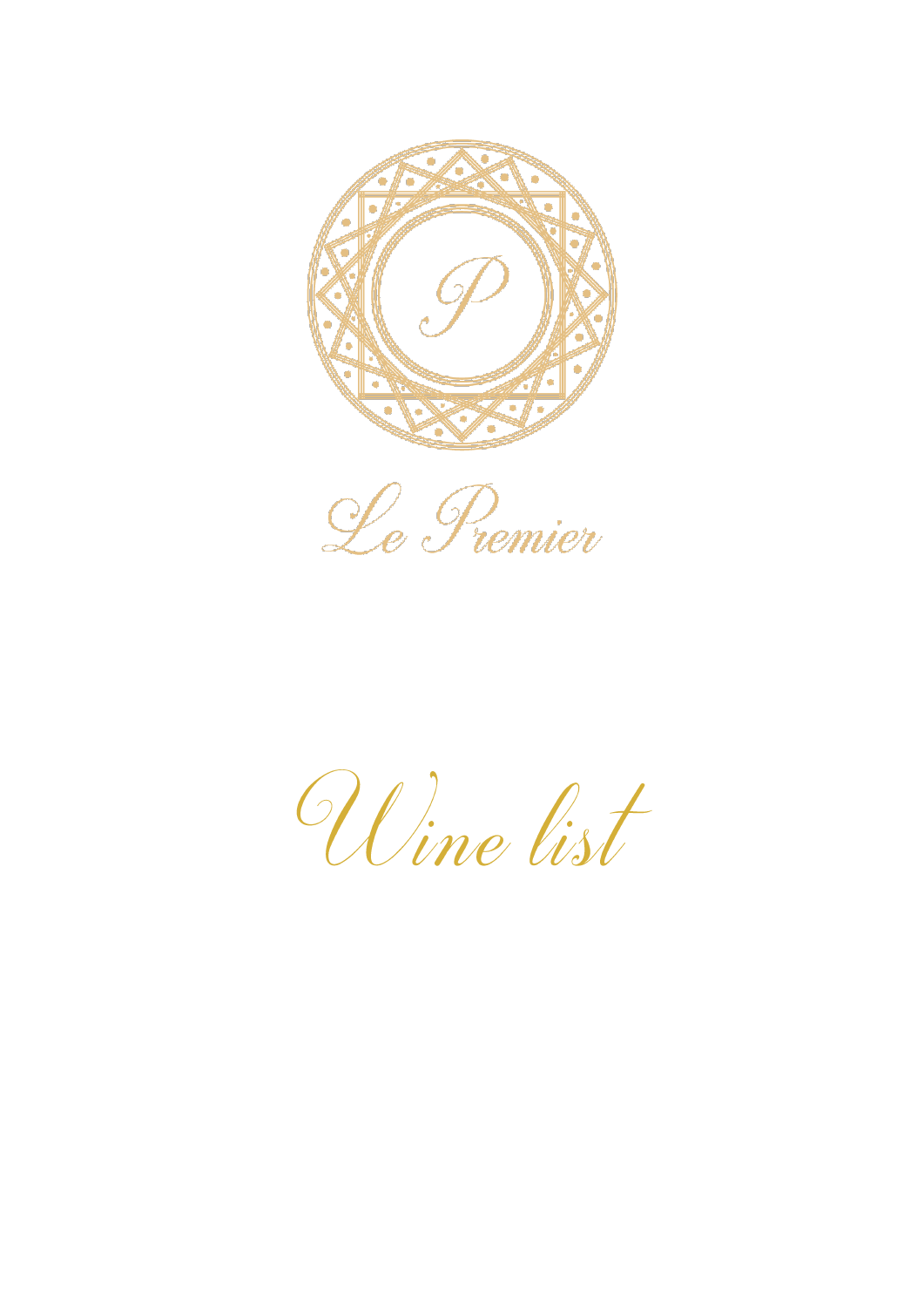

Sampanjci / Champagnes

## *NON VINTAGE*

*Reims*

*Ay*

*Epernay*

*Reims*

*2007 Bollinger, La Grande* 

*2008 Maison Dom Perignon,* 

*2005 Maison Dom Perignon,* 

*Ponsardin La Grande Dame* 

*2009 Louis Roederer, Cristal* 

*2004 Veuve Cliquot* 

*Annee 0.75 1900 kn*

*Dom Perignon Vintage 0.75 3100 kn*

*Dom Perignon Rose' 0.75 4450 kn*

*0.75 2560 kn*

*0.75 3200 kn*

| Louis Roederer, Brut<br>Premier 0.75<br>Krug, Brut Grand | 900 kn            |
|----------------------------------------------------------|-------------------|
| <i>Cuvee 0.75</i><br>Veuve Clicquot Brut 0,75            | 2700 kn<br>800 kn |
| <b>Epernay</b><br>Moet&Chandon, Moet                     |                   |
| Imperial 0.75                                            | 700 kn            |
| Moet&Chandon, Moet Rosè<br>Imperial 0.75                 | 850 kn            |
| Αv                                                       |                   |
| Deutz, Brut Classic 0.375                                | 390 kn            |
| <i><b>VINTAGE</b></i>                                    |                   |

*Ivančić, Griffin Brut Nature 0.75 Petrač, Bregh 0.75 250 kn*

*350 kn*

Pjenušava Vina Italija/ Sparkling Wines Staly

*Veneto Prosecco Astoria Cuvee Lounge DOC 0,75 250 kn*

ICwatska Bijela Vina/

White Wines Croatia

| Primorska Hrvatska /          |        |
|-------------------------------|--------|
| <b>White Croatian Coastal</b> |        |
| <b>Region</b>                 |        |
| 2020 Malvazija, Benvenuti     | 250 kn |
| 0.75                          |        |
| 2020 Malvazija Coronica       | 255 kn |
| 0.75                          |        |
| 2018 Meneghetti Bijelo        |        |
| 0.75I                         | 450 kn |
| 2009 Ines u Bijelom,          |        |
| Roxanich 0.75                 | 320 kn |
| 2015 Pošip, Miljenko Grgić    |        |
| 0.75                          | 350 kn |
| 2019 Pošip Stina, Jako Vino   |        |
| 0.75                          | 360 kn |
| 2015, Pošip Sur Lie,          | 340 kn |
| Krajančić 0,75                |        |
| 2016 Grk, Bire 0.75           | 350 kn |

P jenušava Vina Flrvatska /

Croatian Sparkling Wines *Tomac, Diplomat 0.75 450 kn*

*Tomac, Rose Brut 0.75 350 kn*

*Kontinentalna Hrvatska/Croatian Continental Region 2016 Graševina Gaudeamus 0.75 155 kn 2017/18 Graševina Galić 0.75 200 kn 2018 Chardonnay Rosenberg,* 

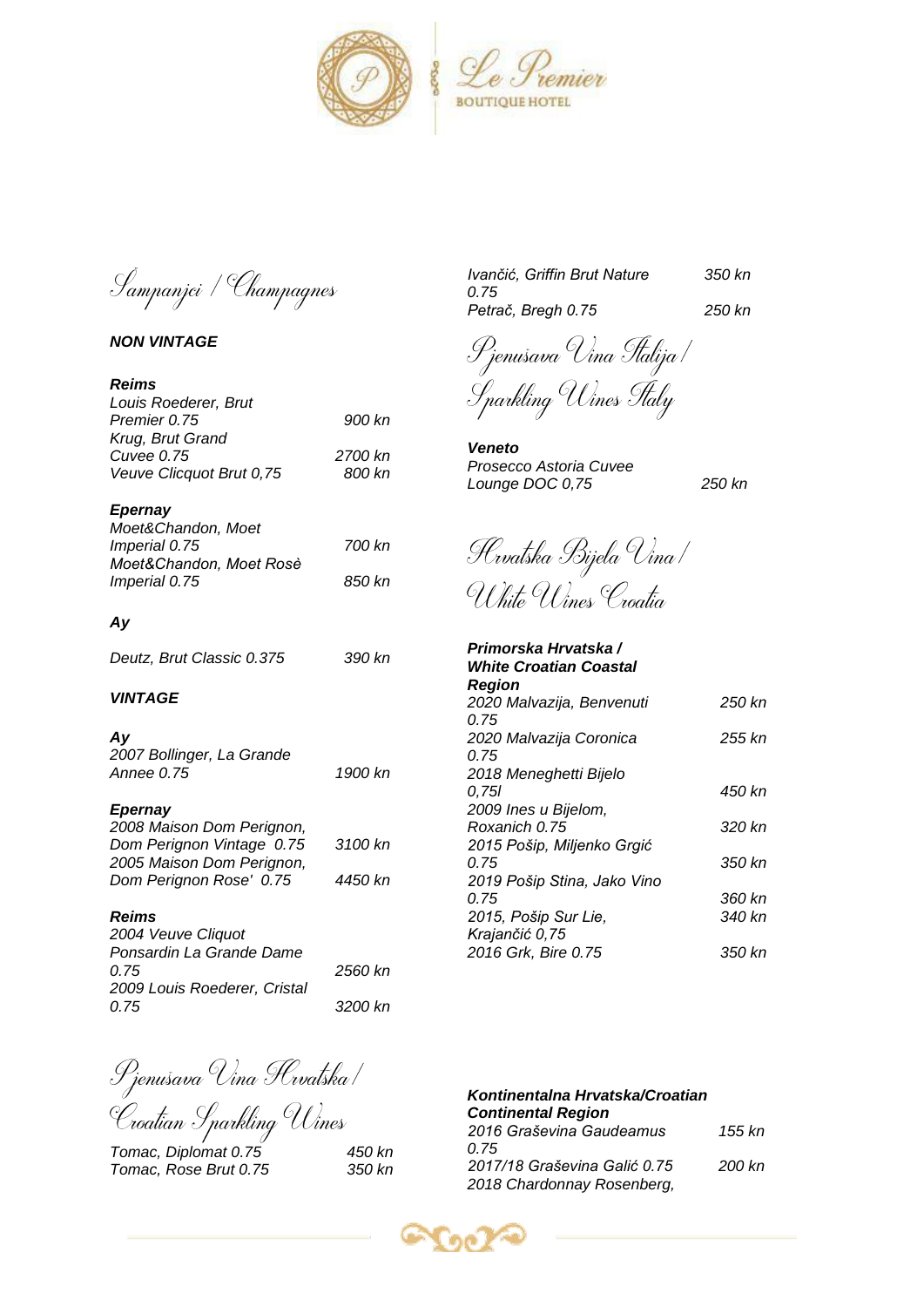



*Krauthaker 0.75 300 kn 2018 Sauvignon Vidim, Krauthaker 0.75 200 kn 2018 Traminac, Ilocki Podrumi 0.75 180 kn 2017 Sivi Pinot Krauthaker 0.75 210 kn*

Slovenska Bijela Vina / White

Uines Slovenia

*Goriška Brda 2010 Veliko Belo, Movia 0.75 2008 Lunar Chardonnay, Movia 0.75 700 kn*

*620 kn*

Francuska Bijela Vina/

White Wines France

*Burgundija 2014 Chablis, Premier Cru Jean-Marc Brocard 0.75 590 kn*

| Val de Loire              |         |
|---------------------------|---------|
| 2016 Sancerre Blanc Baron |         |
| Patrick de Laducette 0.75 | 500 kn  |
| 2014, Baron de L., Baron  |         |
| Patrick de Laducette0.75  | 1150 kn |

Talijanska Bijela Vina / White Wines Faly

## *Južni Tirol*

| 2016 Pinot Bianco      |        |
|------------------------|--------|
| Kristalberg DOC, Elena | 470 kn |
| <i>Walch 0.75</i>      |        |
|                        |        |

| Furlanija-Julijska Krajina |        |  |  |
|----------------------------|--------|--|--|
| 2020 Chardonnay, Jermann   |        |  |  |
| 0.75                       | 450 kn |  |  |
| 2020, Savignon blanc,      |        |  |  |
| Jermann 0.75               | 440 kn |  |  |
| 2015 Vinatge Tunina,       |        |  |  |



#### *Veneto 2016 Pinot Grigio delle*

*Venezie, Fratelli Bolla 0.75 200 kn*

*Sicilija*

*2018 Solandia Grillo-Chardonay, Fratelli Bolla 0.75 280 kn*

Rose Vina

Rose Uines

| 2018 Cuvee Rose,          | 190 kn |
|---------------------------|--------|
| Krauthaker, Kutjevo 0.75  |        |
| 2012, Rose, Miloš Stagnum |        |
| 0.75                      | 250 kn |
| 2014, Rose Batič 0,75     | 350 kn |
| 2016 Rose Veralda 0.75    | 250 kn |

Hrvatska Crvena Vina/

Red Wines Croatia

## *Primorska Hrvatska / Croatian Coastal Region 2011/12 Crveno, Meneghetti 0.75 690 kn 2013 Teran, Benvenuti Anno Domini 0.75 390 kn 2015, Gran Teran Coronica 0.75 390 kn 2011 Ivan Dolac Selekcija Petric Plavac Mali 0.75 560 kn 2013 Dingač, St. Hills 0.75 900 kn 2017 Majstor Plavac mali Stina, Jako Vino 0.75 380 kn 2012 Zlatan Plavac Grand 480 kn 2012, Dingač 50, Badel 1862 0.75 480 kn 2013, Postup, Donja Banda 0.75 220 kn 2016, Syrah Korlat 0.75 280 kn Kontinentalna Hrvatska /*

### *Croatian Continental Region 2016 Cuvee, Gaudeamus 0.75 2012 Merlot, Krauthaker*

*220 kn*

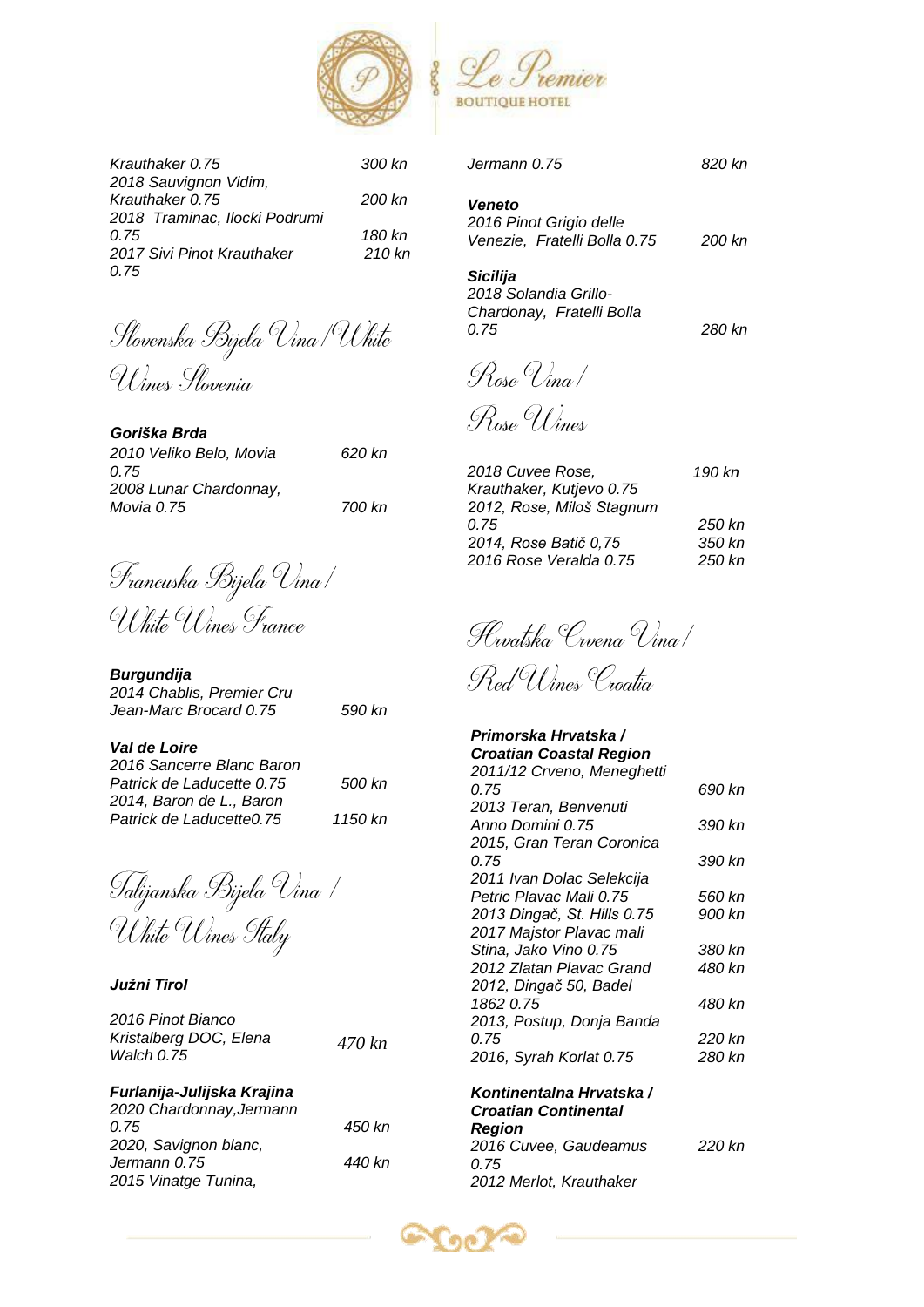

## *0.75 220 kn 2017 Pinot Crni, Krauthaker 0.75 210 kn*

Slovenska Crvena Vina /

Red Wines Slovenia

*Goriška brda 2015 Pavo Rdeče, Kristančić 0.75 190 kn*

Francuska Crvena Vina/

Red Wines France

## *Burgundija*

| 2013, Gevrey Chambertin,<br>Joseph Drouhin, 0.75<br>2011 Volnay rouge, Olivier<br>Laflaive 0.75 | 720 kn<br>680 kn |
|-------------------------------------------------------------------------------------------------|------------------|
| <b>Bordeaux</b><br>2012 Chateau De Pez 0.75                                                     | 690 kn           |
| <b>Cotes du Rhone</b><br>2016 Saint Esprit, Delas<br>Freres 0.75<br><b>Crozes Hermitage</b>     | 250 kn           |
| 2016 Les Launes, Delas<br>Freres $0.75$                                                         | 290 kn           |
| <b>Hermitage</b><br>2015 Syrah, Delas Freres<br>0.75                                            | 230 kn           |
| Galijanska Cvvena Vina/                                                                         |                  |
| Red Wines Italy                                                                                 |                  |

*Piemonte 2013 Barolo Dagromis, Angelo Gaja 0.75 1100 kn 2015 Sito Moresco, Angelo Gaja 0.75 810 kn*

# *Toscana*

| 2011 Melini Brunello di     |         |
|-----------------------------|---------|
| Montalcino, Antica Fattoria |         |
| Machiavelli 0.75            | 610 kn  |
| 2015 Le Volte, Tenuta       |         |
| dell'Ornellaia 0.75         | 460 kn  |
| 2014/15 Le Serre Nuove,     |         |
| Tenuta dell Ornellaia 0.75  | 730 kn  |
| 2013 Tignanello, Marchese   |         |
| Antinori 0.75               | 1400 kn |

## *Veneto*

*2012 Amarone "Classico, Fratelli Bolla 0.75 600 kn*

# *Sicilija*

*2018 Solandia, Shiraz - Nero D'avola,Le Origini", Fratelli Bolla 0.75 280 kn*

Španjolska Civena Vina/

Red Wines Spain

*Penedes 2014 Habitat Syrah-Garancha, Miguel Torr. 0.75*

| 2016 Sangre de Toro,<br>Miguel Torres 0.75<br>2014, Coronas, Miguel<br>Torres 0.75 | 210 kn |
|------------------------------------------------------------------------------------|--------|
|                                                                                    |        |
|                                                                                    | 230 kn |
|                                                                                    |        |
|                                                                                    | 210 kn |

Desertna vina / Dessert Uines

| 2013, Aleatico, Marchese    |        |
|-----------------------------|--------|
| Antinori 0,50               | 300 kn |
| Moscatel Oro, Miguel Torres |        |
| 0.50                        | 240 kn |
| 2016 Traminac Gaudeamus     |        |
| 0.50                        | 160 kn |
|                             |        |

Vina na Ciše:

*Bijela vina/ White wine 2020, Malvazija Benvenutti 0.15 50 kn 2018, Chardonnay 50 kn*